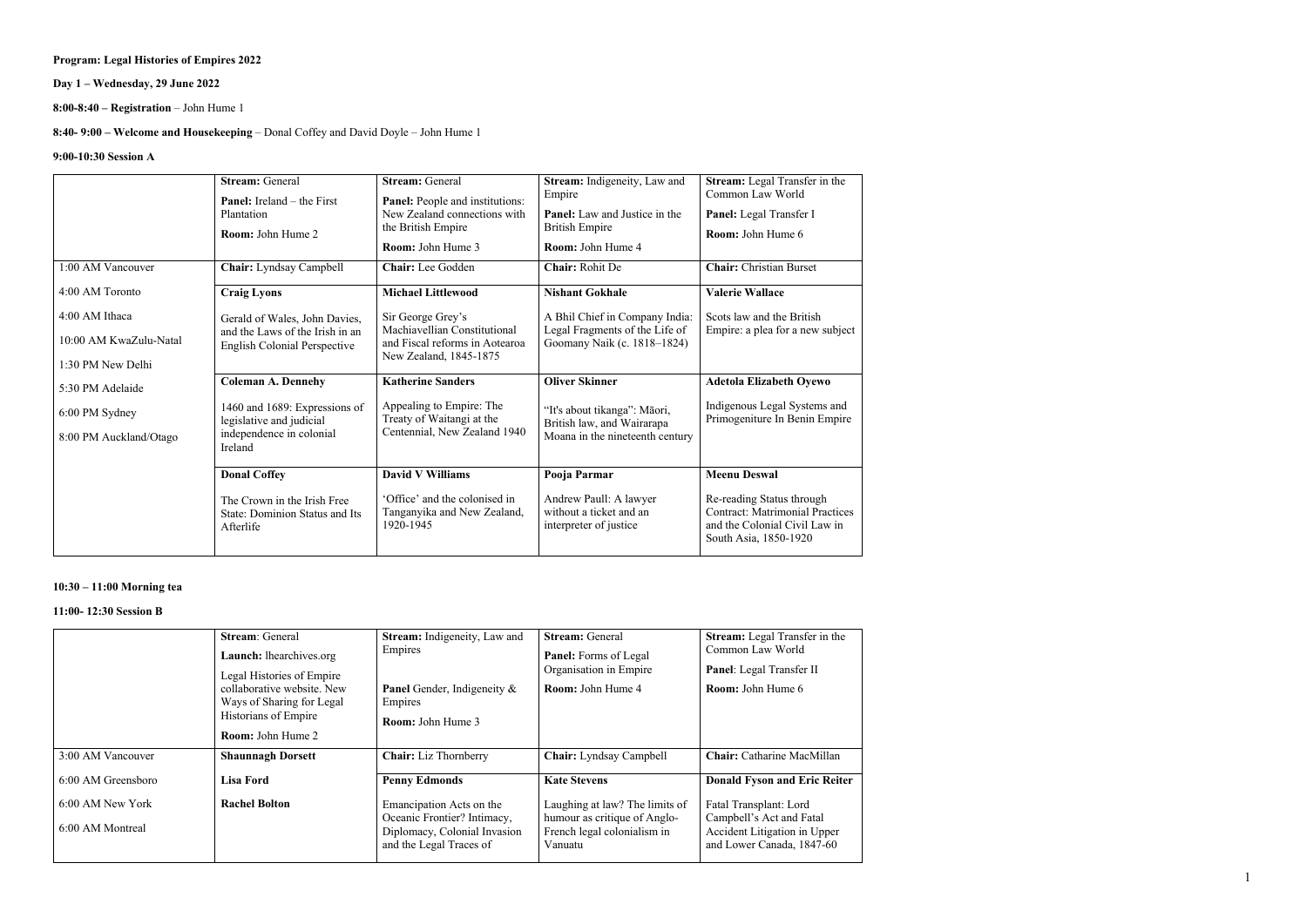| 7:00 AM Buenos Aires<br>7:00 AM Fredericton                                 | 'Protection' in the Bass Strait<br>World, 1832                                                                                        |                                                                                                                   |                                                                                                                                                   |
|-----------------------------------------------------------------------------|---------------------------------------------------------------------------------------------------------------------------------------|-------------------------------------------------------------------------------------------------------------------|---------------------------------------------------------------------------------------------------------------------------------------------------|
| 11:00 AM Lagos<br>12:00 PM Valetta<br>3:30 PM New Delhi<br>7:30 PM Adelaide | <b>Kate McGregor</b><br>There is only one way to be<br>pretty!' Racialized Beauty<br>Norms in German South West<br>Africa, 1894-1906' | <b>Melike Batgiray Abboud</b><br>Political Crime in Colonial<br>Sudan: The Rule of the Two<br>Empires (1899-1915) | <b>Martin O'Donoghue</b><br>Minority Representation but<br>with a colonial model: The<br>creation of the Irish senate in<br>imperial perspective. |
| 8:00 PM Sydney                                                              | <b>Aurelie Bouvart</b><br>Women and Colonial Justice in<br>Late-Colonial Central Africa:                                              | <b>Ron Harris</b><br>Empire Ltd: The First<br>Globalization, the Expansion of                                     | <b>Yuan Yi Zhu</b><br>The Chinese Habeas Corpus:<br>Legal Transfers and the Limits                                                                |
|                                                                             | Native women's alcohol<br>transgressions before the<br>Criminal Courts of Belgian<br>Congo (1940s-1950s)                              | Company Law to the British<br>Empire, and the Emergence of<br>the Multinational Corporation                       | of the Common Law World                                                                                                                           |

#### **1 2 :30 – 1:30 Lunch**

#### **1:30 – 3:30 Session C**

| 5:30 AM Vancouver                                                                                                                   | <b>Stream: General</b><br>Panel: In and Between<br>Empires: Transplants and<br>Circulations<br>Room: John Hume 1<br>Chair: Sandy Kedar        | <b>Stream: General</b><br><b>Panel:</b> Negotiated Legal<br>Spaces<br>Room: John Hume 2<br><b>Chair:</b> Grietje Baars                                                   | <b>Stream: General</b><br>Panel: Imperial<br><b>Categories: Constituting</b><br>Subjects and Citizens<br>Room: John Hume 3<br><b>Chair: Preet Aulakh</b> | <b>Stream: General</b><br>Panel: Colonial<br>Imaginings and the<br>Normative Regimes<br>Concerning Land $(19th –$<br>early $20^{th}$ C)<br>Room: John Hume 4<br><b>Chair:</b> David Schorr                                                                          | Stream: Legal Transfer in<br>the Common Law World<br>Panel: Land, Law, and<br>Spatial Justice in the<br>Former British Empire<br>Room: John Hume 6<br><b>Chair:</b> Amy Strecker |
|-------------------------------------------------------------------------------------------------------------------------------------|-----------------------------------------------------------------------------------------------------------------------------------------------|--------------------------------------------------------------------------------------------------------------------------------------------------------------------------|----------------------------------------------------------------------------------------------------------------------------------------------------------|---------------------------------------------------------------------------------------------------------------------------------------------------------------------------------------------------------------------------------------------------------------------|----------------------------------------------------------------------------------------------------------------------------------------------------------------------------------|
| 6:30 AM Calgary<br>7:30 AM Dallas<br>7:30 AM Columbia, MO<br>7:30 AM Urbana<br>8:30 AM New York<br>8:30 AM Princeton, NJ            | <b>Christopher Roberts</b><br>and Hazel Leung<br>The Importation,<br>Reception and Evolution<br>of Vagrancy Laws in<br>Hong Kong              | <b>Robert Hamilton</b><br>Resisting and Extending<br>Empire: How the Acadian<br>people shaped British and<br>French imperial rule<br>through the strategic use<br>of law | Fatima-Ezzahrae<br><b>Touilila</b><br>"The Caliphate<br>question": archive of a<br>disruption into the legal<br>imperial order (1914-<br>1926)           | Elisabetta Fiocchi<br><b>Malaspina</b><br>The Institut Colonial<br>International on land law<br>and land registration<br>systems (1898-1905)                                                                                                                        | <b>Amanda Byer</b><br>Reserving space: land,<br>nature, and empire in the<br>development of<br>Commonwealth<br>Caribbean environmental<br>law                                    |
| 8:30 AM Tampa<br>8:30 AM Trinidad and<br>Tobago<br>9:30 AM Rio de Janeiro<br>3:30 PM Amman<br>3:30 PM Tel Aviv<br>6:00 PM New Delhi | <b>Manav Kapur</b><br>The many afterlives of a<br>'satanic law': the<br>transplantation of India<br>and Pakistan's evacuee<br>property regime | <b>Dries Lyna</b><br>Uncodified customs:<br>Dutch civil courts and<br>cross examinations in<br>18th-century Sri Lanka                                                    | <b>Larissa Kopytoff</b><br>'Seeking to return home<br>from the hajj': The<br>repatriation of colonial<br>subjects across imperial<br>boundaries          | <b>Admire Mseba</b><br>Imagining Traditions,<br>Making Authority:<br>Discourses and Practices<br>of African Customary<br>Landholding and their<br>Implications for Power<br>Relations in the Reserves<br>of Early Colonial<br>Northeastern Zimbabwe,<br>1890-c.1937 | <b>Sinéad Mercier</b><br>Lawscape or Landscape?<br>Finding space for the Irish<br>fairyfort                                                                                      |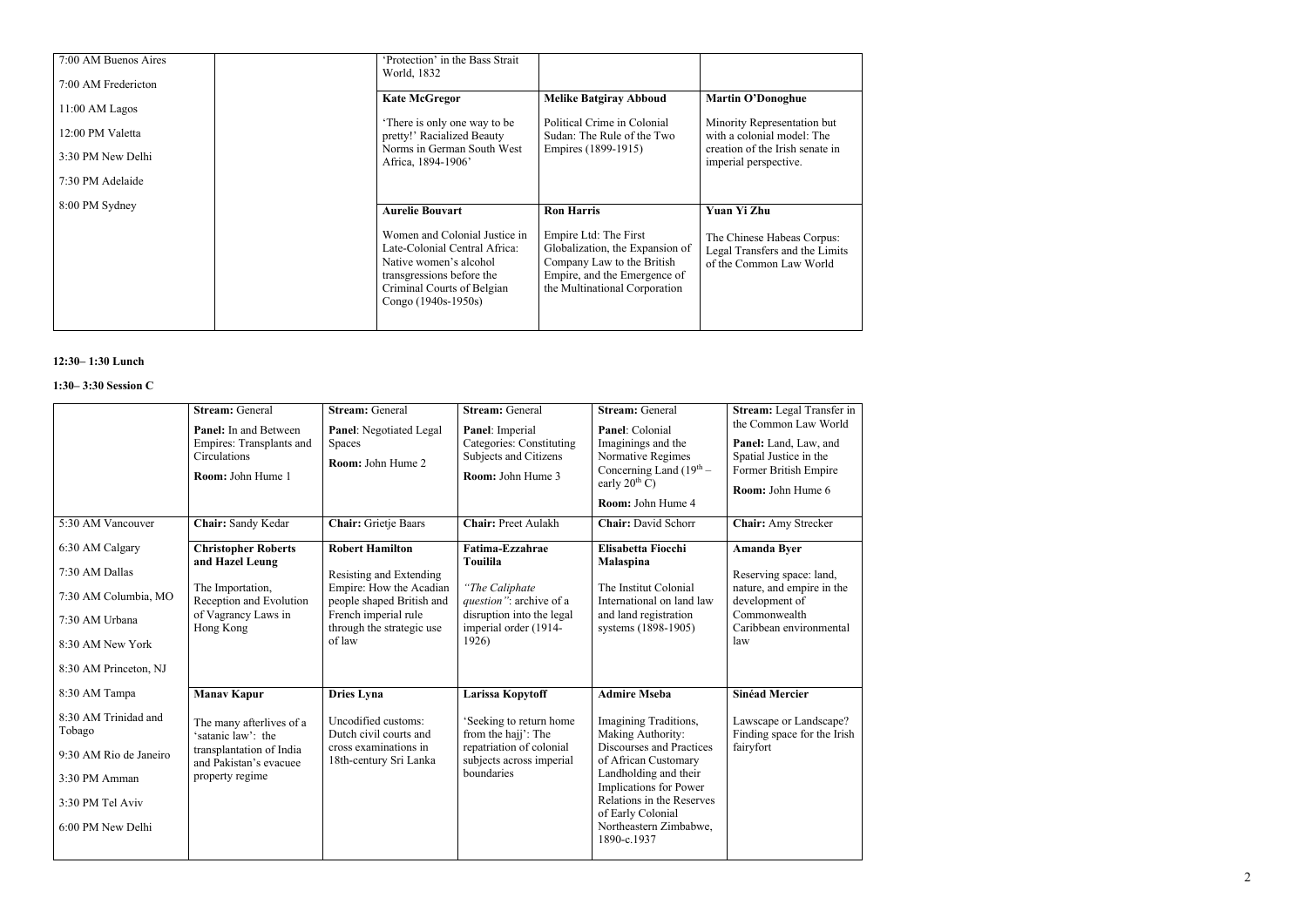| 8:30 PM Hong Kong | <b>Naveen Kanalu</b>                                                                                                              | <b>Rafael Mateus</b>                                                                                | <b>Orna Alyagon Darr</b>                                             | <b>Inge van Hulle</b>                                                                                                  | <b>Sonya Cotton</b>                                                                                                 |
|-------------------|-----------------------------------------------------------------------------------------------------------------------------------|-----------------------------------------------------------------------------------------------------|----------------------------------------------------------------------|------------------------------------------------------------------------------------------------------------------------|---------------------------------------------------------------------------------------------------------------------|
| 8:30 PM Singapore | Hanafi Idioms of Law:<br>Transregional Legal<br>Mobilities between the<br>Gunpowder Empires (c.<br>$1670 - 1700$                  | Order of Grace and Land<br>Concessions in the<br>Captaincy of Siará, XVII<br>Century                | 'Special Treatment' of<br>European Prisoners in<br>Mandate Palestine | Horror Vacui: Colonial<br>Cartography and the<br>Notion of Emptiness in<br>Title to Territory and<br>Colonial Land Law | Anxious pluralisms and<br>communal land in<br>Anglophone southern<br>Africa                                         |
|                   | <b>Nuño Camarinhas</b><br>Justice on the move:<br>mapping the Portuguese<br>colonial judiciary in the<br>longue durée (1550-1910) | <b>Christopher Fritsch</b><br>Between Town and<br>Empire: Administrative<br>Law in Colonial America |                                                                      | Nurfadzilah Yahaya<br>The Role of the Foreshore<br>in Land Reclamation                                                 | Raphael Ng'etich<br>Competing Notions of<br>Land in Colonial Kenya<br>and Impact on Present-<br>Day Land Governance |

#### **3:30 – 4:00 Afternoon Tea**

### **4:00 – 5:30 Session D**

| 8:00 AM Los Angeles                                        | <b>Stream: General</b><br>Panel: Thinking with 'Empire'<br>Room: John Hume 2<br>Chair: Matteo Nicolini                                           | Stream: Indigeneity, Law and<br>Empire<br><b>Panel:</b> Encounters of Law<br><b>Room:</b> John Hume 3<br><b>Chair: Robert Hamilton</b> | <b>Stream: General</b><br>Panel: Race in Empire<br>Room: John Hume 4<br>Chair: Michael Lobban                                                           | <b>Stream: General</b><br>Panel: An Empire State of<br>Mind? Legal Transfer Between<br>the United States and its<br><b>Colonized Peoples</b><br>Room: John Hume 6<br>Chair: Scott Carrière |
|------------------------------------------------------------|--------------------------------------------------------------------------------------------------------------------------------------------------|----------------------------------------------------------------------------------------------------------------------------------------|---------------------------------------------------------------------------------------------------------------------------------------------------------|--------------------------------------------------------------------------------------------------------------------------------------------------------------------------------------------|
| 8:00 AM Vancouver                                          | <b>Francisco Lobo</b>                                                                                                                            | <b>Krista Barclay</b>                                                                                                                  | <b>Thomas Day</b>                                                                                                                                       | <b>Sam Erman</b>                                                                                                                                                                           |
| 10:00 AM Chicago<br>10:00 AM Urbana<br>11:00 AM Ottawa     | Empire strikes back:<br>Comparative notes on evolving<br>conceptions of Western<br>imperialism                                                   | Imperial Intersections: Family,<br>Indigeneity and Inheritance<br>Law in British North America                                         | Crafting Racial Citizenship<br>during Imperial Conflict:<br>Liminal Black Citizenship in<br>Massachusetts and<br>Pennsylvania                           | <b>Status Manipulation, Spectral</b><br>Sovereignty, and the Self-<br>Preservation of Empire                                                                                               |
| 11:00 AM Toronto                                           | <b>Ibrahim Khan</b>                                                                                                                              | <b>Genevieve Renard Painter</b>                                                                                                        | <b>Lenny Hodges</b>                                                                                                                                     | <b>Christina D. Ponsa-Kraus</b>                                                                                                                                                            |
| 11:00 AM Santiago<br>4:00 PM Lagos<br>8:30 PM New Delhi    | Managing the Decline of<br>Empires: International Law and<br>the Regulation of War                                                               | <b>Constituting Canada: Patriation</b><br>as a Settler - Indigenous Legal<br>Encounter                                                 | The Code Noir in Bengal:<br>Slavery, Race, and the French<br>Imperial Constitution in the<br>Eighteenth Century                                         | Empire by Gaslight: U.S.<br>Constitutionalism in Puerto<br>Rico                                                                                                                            |
| $1:00$ AM Sydney $(30$ June)<br>3:00 AM Auckland (30 June) | Olindo de Napoli<br>The French Connection: Politics<br>and justice in the Italian<br>colonies of East Africa and the<br>French model (1890-1936) |                                                                                                                                        | <b>Jack Jin Gary Lee</b><br>Anxieties of Whiteness:<br>Evidence, Race, and the<br>Prosecution of the Malayan<br>"Sexual Perversion" Cases,<br>1938-1940 | <b>Erin Delaney</b><br><b>Beth Redbird</b><br><b>Sarah Sadlier</b><br>The IRA Constitutions: Co-<br>option, coercion, or self-<br>determination?                                           |

### **5:30 Drinks and Welcome**

**7:00 PM Plenary - Anglicisation of and through law in British America, Ireland, and India, c.1550-1800**

**Chair:** Emeritus Professor John McLaren, Faculty of Law, University of Victoria, Canada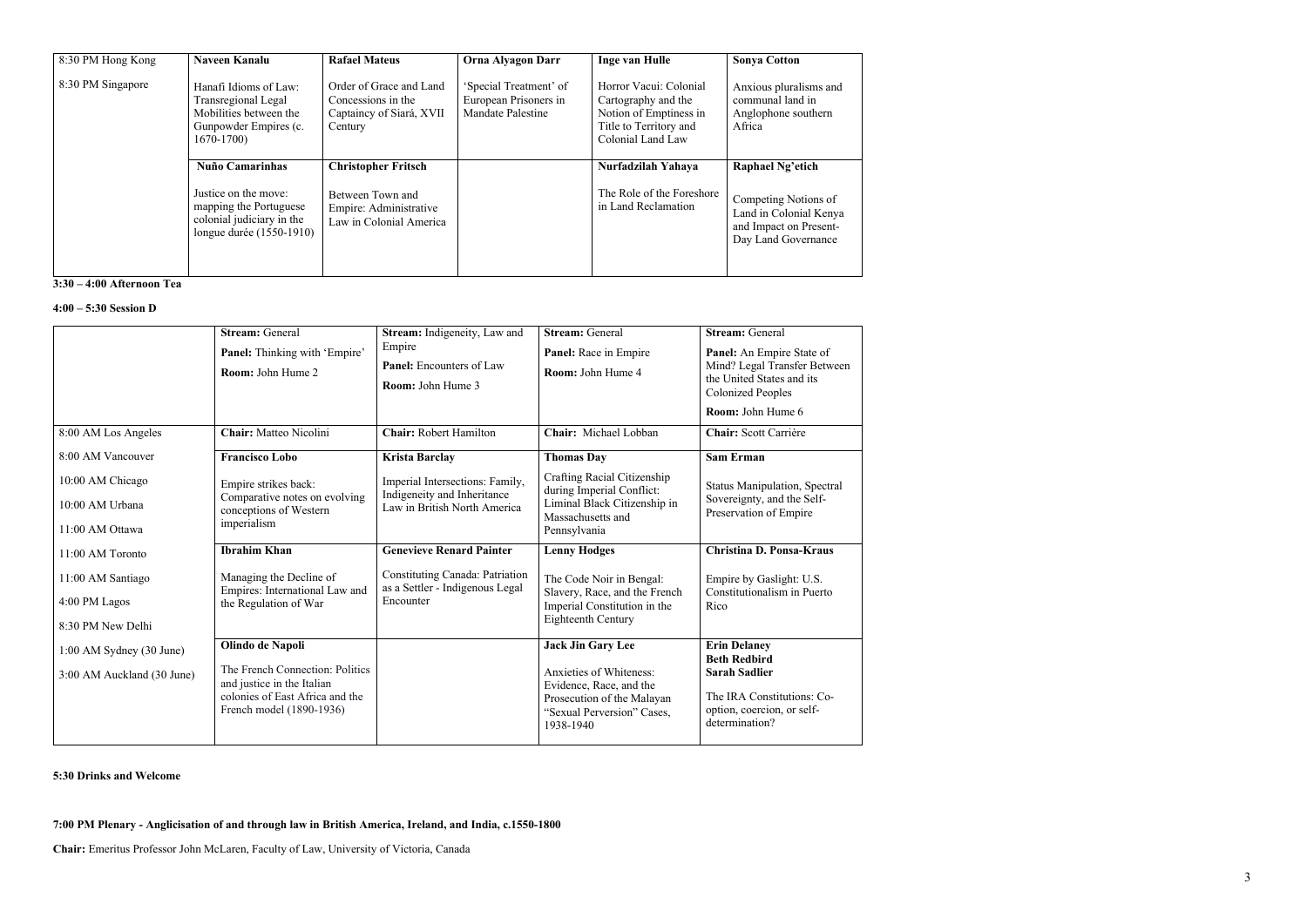**Jane Ohlmeyer,** Erasmus Smith's Professor of Modern History, Trinity College Dublin

**Richard J Ross,** David C. Baum Professor of Law and Professor of History, University of Illinois

**Philip Stern,** Associate Professor of History, Duke University

**Room:** John Hume 1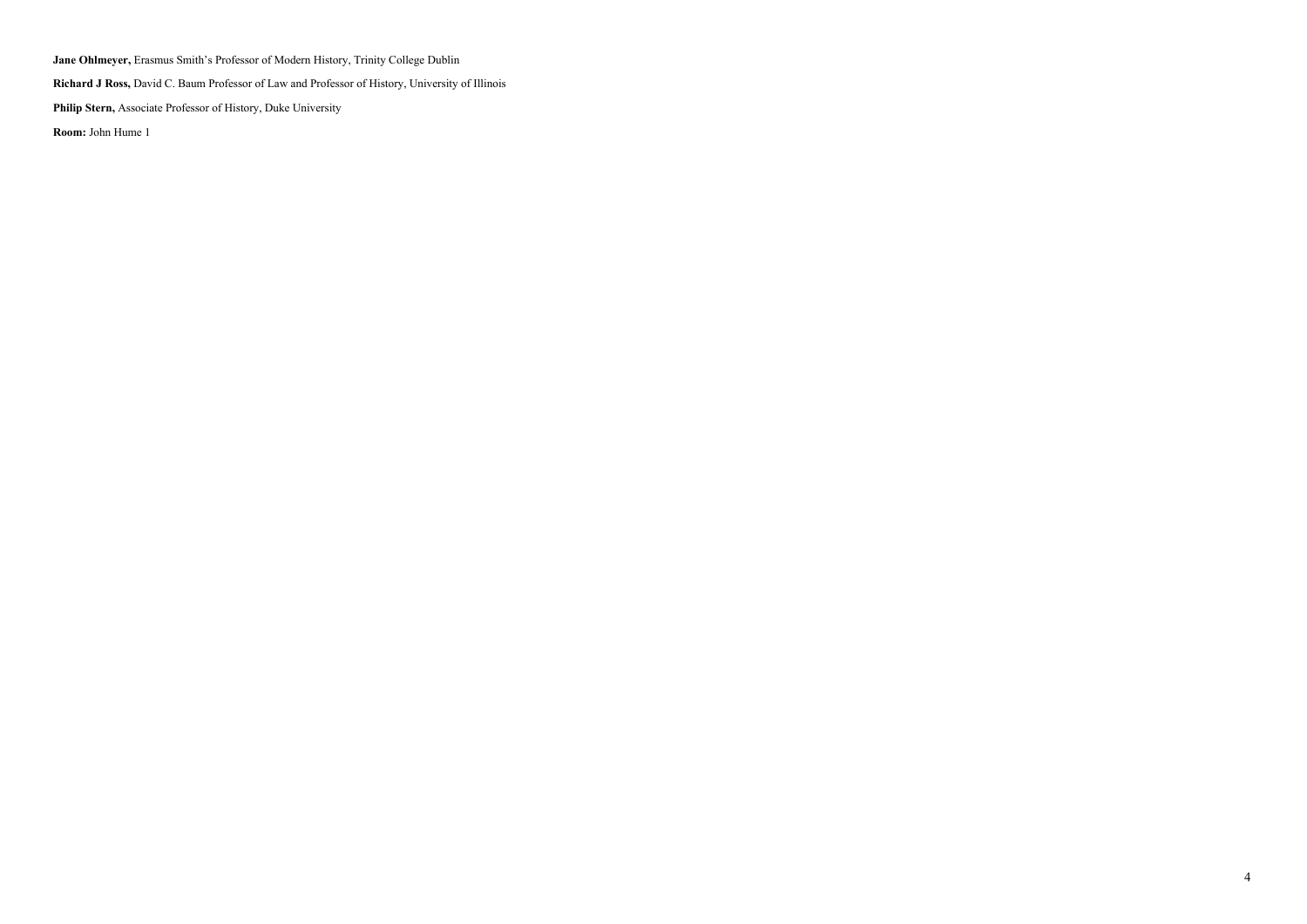# **Day 2 – Thursday, 30 June 2022**

## **9:00 – 11:00 – Session E**

|                       | <b>Stream: General</b><br>Panel: People, Texts,                   | <b>Stream: General</b><br>Panel: Law, Personhood                                                         | <b>Stream: General</b><br>Panel: Legal Pluralism in                                   | Stream: Legal Transfer in<br>the Common Law World                                                                                                        | <b>Stream:</b> The Maritime<br>World in Legal History                                                             |
|-----------------------|-------------------------------------------------------------------|----------------------------------------------------------------------------------------------------------|---------------------------------------------------------------------------------------|----------------------------------------------------------------------------------------------------------------------------------------------------------|-------------------------------------------------------------------------------------------------------------------|
|                       | Ideas in Empire<br>Room: John Hume 1                              | and Racial Capitalism in<br>the History of Empire                                                        | Colonial and Pre-colonial<br>South Asia                                               | Panel: Legacies of<br>Empire: Roman-Dutch<br>Law in South Africa and                                                                                     | Panel: Maritime I<br>Room: John Hume 6                                                                            |
|                       |                                                                   | Room: John Hume 2                                                                                        | Room: John Hume 3                                                                     | Sri Lanka in Historical<br>Context                                                                                                                       |                                                                                                                   |
|                       |                                                                   |                                                                                                          |                                                                                       | Room: John Hume 4                                                                                                                                        |                                                                                                                   |
| 1:00 AM Vancouver     | Chair: Han-Ru Zhou                                                | Chair: Matilde Cazzola                                                                                   | Chair: Aparna<br>Balachandran                                                         | <b>Chair:</b> Hector MacQueen                                                                                                                            | Chair: Diane Kirkby                                                                                               |
| 4:00 AM Santiago      | Seán Patrick Donlan and                                           | <b>Grietje Baars</b>                                                                                     | Aparna Balachandran                                                                   | <b>Paul du Plessis</b>                                                                                                                                   | <b>Bevan Marten</b>                                                                                               |
| 4:00 AM Toronto       | <b>David Zammit</b>                                               |                                                                                                          |                                                                                       |                                                                                                                                                          |                                                                                                                   |
| 4:00 AM Washington DC | Divisions, Subdivisions,                                          | The Making of the<br>Corporate Legal Form in                                                             | Catholics and Others:<br>Religion and Legal                                           | Once More on Roman-<br>Dutch Law                                                                                                                         | The High Court of<br>Admiralty: Paying Lip                                                                        |
| 9:00 AM Lagos         | and Distinctions: Sir John<br>Stoddart, Malta, and                | the Colonial Encounter                                                                                   | Pluralism in Early<br><b>Colonial Madras</b>                                          |                                                                                                                                                          | Service to the Law of<br><b>Nations</b>                                                                           |
| 10:00 AM Cairo        | Empire's Law                                                      |                                                                                                          |                                                                                       |                                                                                                                                                          |                                                                                                                   |
| 11:00 AM Tel Aviv     | Geetanjali Srikantan                                              | Vanja Hamzić                                                                                             | <b>Rachna Singh</b>                                                                   | <b>Helen Scott</b>                                                                                                                                       | <b>David Goodwin</b>                                                                                              |
| 1:30 PM New Delhi     | Race, Religion and Indian<br>Constitutionalism in the             | Labours in Time and<br>Subjectivity: Gender                                                              | Universal templates, local<br>renditions: Feeding                                     | <i>Iniuria</i> in Sri Lanka and<br>South Africa:                                                                                                         | How Torres Strait<br>Shipping Shaped                                                                              |
| 5:00 PM Seoul         | Legal Thought of Arthur<br>Berriedale Keith                       | Nonconformity, Law and<br>Racial Capitalism in the                                                       | prisoners in the colonial<br>jails of the 1840s                                       | Convergence and<br>Divergence                                                                                                                            | Queensland's Aboriginal                                                                                           |
| 6:00 PM Melbourne     |                                                                   | Making of Eighteenth-<br>Century New Orleans                                                             |                                                                                       |                                                                                                                                                          | Protection Legislation                                                                                            |
| 6:00 PM Sydney        |                                                                   |                                                                                                          |                                                                                       |                                                                                                                                                          |                                                                                                                   |
| 8:00 PM Wellington    | <b>Sugata Nandi</b>                                               | <b>Edward Jones Corredera</b>                                                                            | Anubhuti Maurya                                                                       | Rohan Edrisinha and<br>Tavini Nanayakkara                                                                                                                | <b>Dean Broughton</b>                                                                                             |
|                       | Empire over Law: Charles                                          | Corporations, Race, and                                                                                  | The Curious Incident of                                                               | The Roman Dutch Law in                                                                                                                                   | Illegal in the Empire 1945-<br>1970: British Seafarers as                                                         |
|                       | Tegart and Colonial<br>Policing, 1901-1931                        | Legal Reform in<br>Eighteenth-Century                                                                    | <b>Yusuf Aindar: Contesting</b><br>Orders of Justice and                              | Sri Lanka: Common Law                                                                                                                                    | Illegal Immigrants in New                                                                                         |
|                       |                                                                   | Venezuela                                                                                                | Politics in Early Modern<br>Kashmir                                                   | or Anachronism?                                                                                                                                          | Zealand 1945 - 1970                                                                                               |
|                       | <b>Lee Godden</b>                                                 | <b>Mikki Stelder</b>                                                                                     | <b>Yasser Arafath</b>                                                                 | Asanga Welikala                                                                                                                                          | <b>Jeremy Young</b>                                                                                               |
|                       | Pandemics, Law and<br>Movement Controls at the<br>Edges of Empire | The Conquest of Maritime<br>Imagination: Hugo<br>Grotius, Colonial<br>Innocence and<br>International Law | Community and<br>Jurisprudence in Malabar,<br>1500-1600: A Reading of<br>Fath-ul-Muin | RDL, Economic<br>Democratisation, and<br>Constitutional<br>Development: A<br>Comparative Study of the<br>Fideicommissum in South<br>Africa and Sri Lanka | Legal limits to maritime<br>labour in France and<br>Britain in the second half<br>of the 18 <sup>th</sup> Century |

## **11:00-11:30 Morning Tea**

## **11:30 – 1:00 Session F**

|        | <b>Stream:</b> Indigeneity, Law and  | <b>Stream:</b> General            | <b>Stream:</b> Legal Transfer in the | <b>Stream:</b> The Maritime World in |
|--------|--------------------------------------|-----------------------------------|--------------------------------------|--------------------------------------|
|        | Empires                              | <b>Panel:</b> Women and Gender in | Common Law World                     | Legal History                        |
|        | <b>Panel:</b> Indigenous Subjects of | Empire                            | <b>Panel:</b> Legal Transfer III     | <b>Panel:</b> Maritime II            |
| Empire | <b>Room:</b> John Hume 3             | <b>Room:</b> John Hume 4          | <b>Room:</b> John Hume 6             |                                      |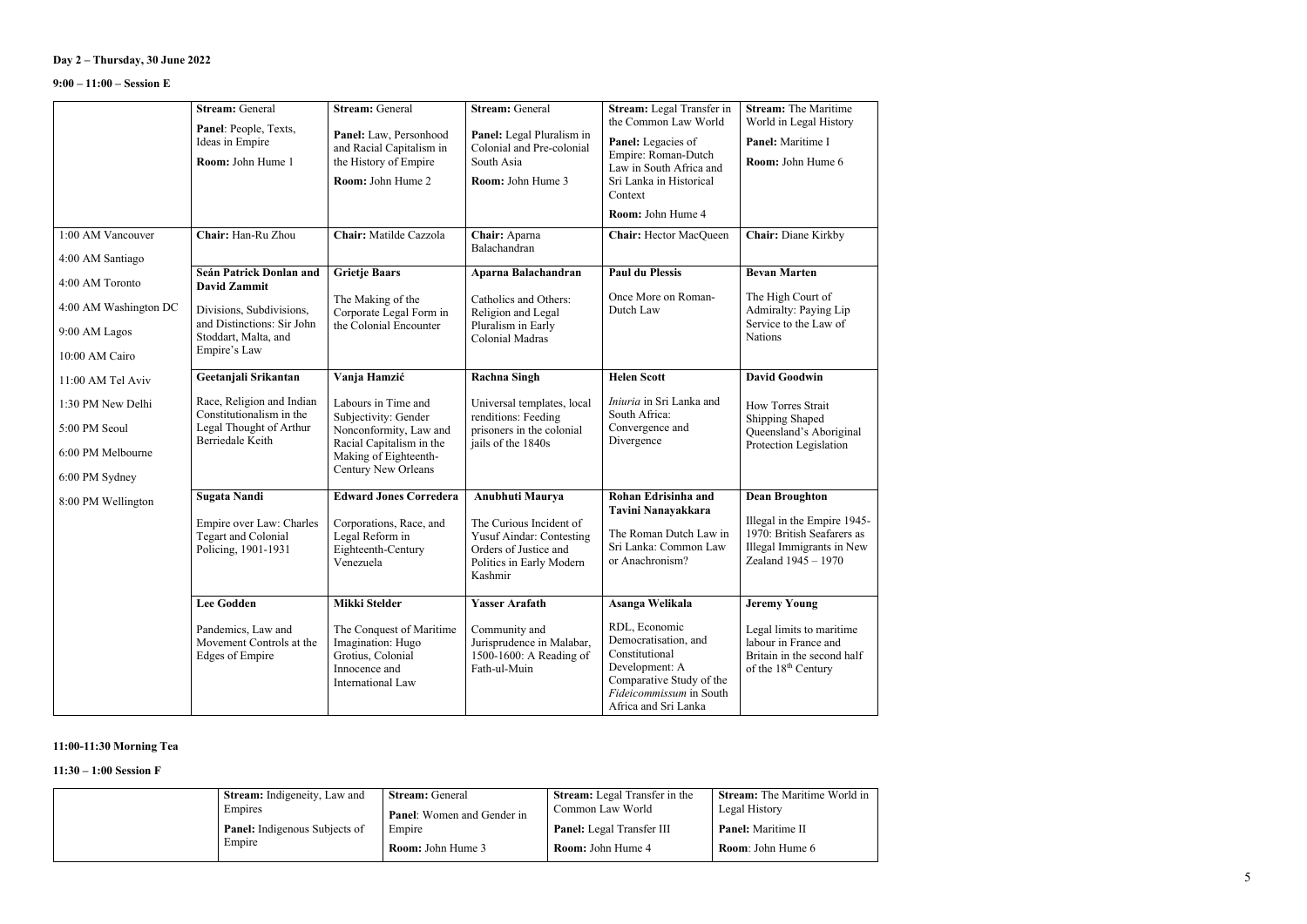|                   | Room: John Hume 2                                                           |                                                                                                                                      |                                                                       |                                                                                                          |
|-------------------|-----------------------------------------------------------------------------|--------------------------------------------------------------------------------------------------------------------------------------|-----------------------------------------------------------------------|----------------------------------------------------------------------------------------------------------|
| 3:30 AM Vancouver | Chair: Pooja Parmar                                                         | Chair: Orna Alyagon Darr                                                                                                             | Chair: Catharine MacMillan                                            | <b>Chair:</b> Tomas Nilson                                                                               |
| 6:30 AM Toronto   | Nandini Ramachandran                                                        | <b>Penny Sinanoglou</b>                                                                                                              | <b>Matilde Cazzola</b>                                                | <b>Damien Cremean and Aldo</b><br>Paciocco                                                               |
| 11:30 AM Lagos    | Dalit Dkhar: Belonging and<br>Recognition in a Shillong Slum                | Child Brides and Imperial<br>Stability: Languages of Risk in                                                                         | Philanthropy on the edges of<br>empire: Edward Eyre Protector         | Liens for Seafarers' Wages                                                                               |
| 1:30 AM Bucharest |                                                                             | the Debate over the Age of                                                                                                           | of Aborigines (South Australia,                                       |                                                                                                          |
| 1:30 PM Tel Aviv  |                                                                             | Consent and Child Marriage,<br>1890-1930                                                                                             | $1841 - 44$                                                           |                                                                                                          |
| 4:00 PM New Delhi |                                                                             |                                                                                                                                      |                                                                       |                                                                                                          |
| 6:30 Hong Kong    | <b>Amanda Nettelbeck</b>                                                    | <b>Thaïs Gendry and Stacey</b><br><b>Hynd</b>                                                                                        | <b>David Schorr</b>                                                   | <b>Diane Kirkby</b>                                                                                      |
| 8:00 PM Adelaide  | Precarious subjects: Between<br>British and Indigenous                      | White Men's Mercy: Gender,                                                                                                           | Questioning "Anglicisation":<br>Class, Codification and the           | Seafarers refusing 'coolie<br>standards' on British ships                                                |
| 8:30 PM Sydney    | jurisdiction in the settler colony                                          | Race and Capital Sentencing<br>under British and French                                                                              | Common Law in Two Former<br><b>Ottoman Colonies</b>                   |                                                                                                          |
| 10:30 PM Auckland |                                                                             | Colonial Rule in Africa, c.1920-<br>40s                                                                                              |                                                                       |                                                                                                          |
|                   | <b>Reeju Ray</b>                                                            | <b>Elizabeth Bowyer</b>                                                                                                              | <b>Arlie Loughnan</b>                                                 | Anjuli Webster                                                                                           |
|                   | Contesting Boundaries and<br>Settling Jurisdiction in Colonial<br>Frontiers | Binding Engagements on the<br>Edge of the British Empire:<br>Women and contracts under the<br>law in settler colonial New<br>Zealand | Making Modern Criminal Law<br>in the Context of the British<br>Empire | Border making on the edge of<br>Empire: The English Claim to<br>Delagoa Bay in the nineteenth<br>century |

#### **1:00 -2:00 Lunch**

#### **2 :00 – 3 :30 Session G**

|                                                                                                             | <b>Stream:</b> The Maritime World in<br>Legal History<br><b>Panel:</b> Maritime III<br><b>Room:</b> John Hume 2  | <b>Stream: General</b><br><b>Panel:</b> Emergency<br><b>Room:</b> John Hume 3                                                                         | <b>Stream: General</b><br><b>Author-Meets-Reader</b><br>Room: John Hume 4                              | Stream: Legal Transfer in the<br>Common Law World<br>Panel: Legal Transfer IV<br><b>Room:</b> John Hume 6                                                        |
|-------------------------------------------------------------------------------------------------------------|------------------------------------------------------------------------------------------------------------------|-------------------------------------------------------------------------------------------------------------------------------------------------------|--------------------------------------------------------------------------------------------------------|------------------------------------------------------------------------------------------------------------------------------------------------------------------|
| 6:00 AM Vancouver                                                                                           | <b>Chair:</b> Stefan Vogenauer                                                                                   | <b>Chair: Nishant Gokhale</b>                                                                                                                         | Michael Lobban, Imperial<br>Incarceration: Detention without                                           | <b>Chair: Ron Harris</b>                                                                                                                                         |
| 7:00 AM Calgary<br>9:00 AM Atlanta<br>9:00 AM Boston                                                        | <b>James P. Barry</b><br>An Analysis of John Reeves's<br>History of the Law of Shipping<br>and Navigation        | <b>Tyler Wentzell</b><br>Merging the Militias: Adaptation<br>and Exclusion in Early Canada                                                            | Trial in the Making of British<br>Colonial Africa (CUP, 2021)<br><b>Readers:</b><br><b>Stacey Hynd</b> | <b>Margaret O'Riordan Ross</b><br>Canadian Prostitution Law and<br>Colonial Legal Transfer                                                                       |
| 9:00 AM Santiago<br>9:00 AM Toronto<br>6:30 PM New Delhi<br>11:00 PM Melbourne<br>1:00 AM Auckland (1 July) | <b>Liz Rushen</b><br>John Marshall and the<br>reformation of Lloyd's Register<br>of British and Foreign Shipping | <b>Michael Samuel</b><br>Illicit Import: The Artful<br>Incorporation of the Defence<br>(Emergency) Regulations, 1945<br>into the Israeli Legal System | Thomas Mohr<br>Tim Soriano<br>Inge van Hulle                                                           | <b>Preet Aulakh</b><br>Inter-Colony Analogies and the<br>Institutionalization of Peasant<br>Proprietorship from Punjab to<br>Prince Edward Island, 1868-<br>1875 |
|                                                                                                             | <b>Kirsten Sellars</b><br>Islands' maritime zones -<br>colonialism's last gasp within<br>the law of the sea      |                                                                                                                                                       |                                                                                                        | <b>Arudra Burra</b><br>Colonial Constitutions and Legal<br>Memory: The Fate of habeas<br>corpus in independent India                                             |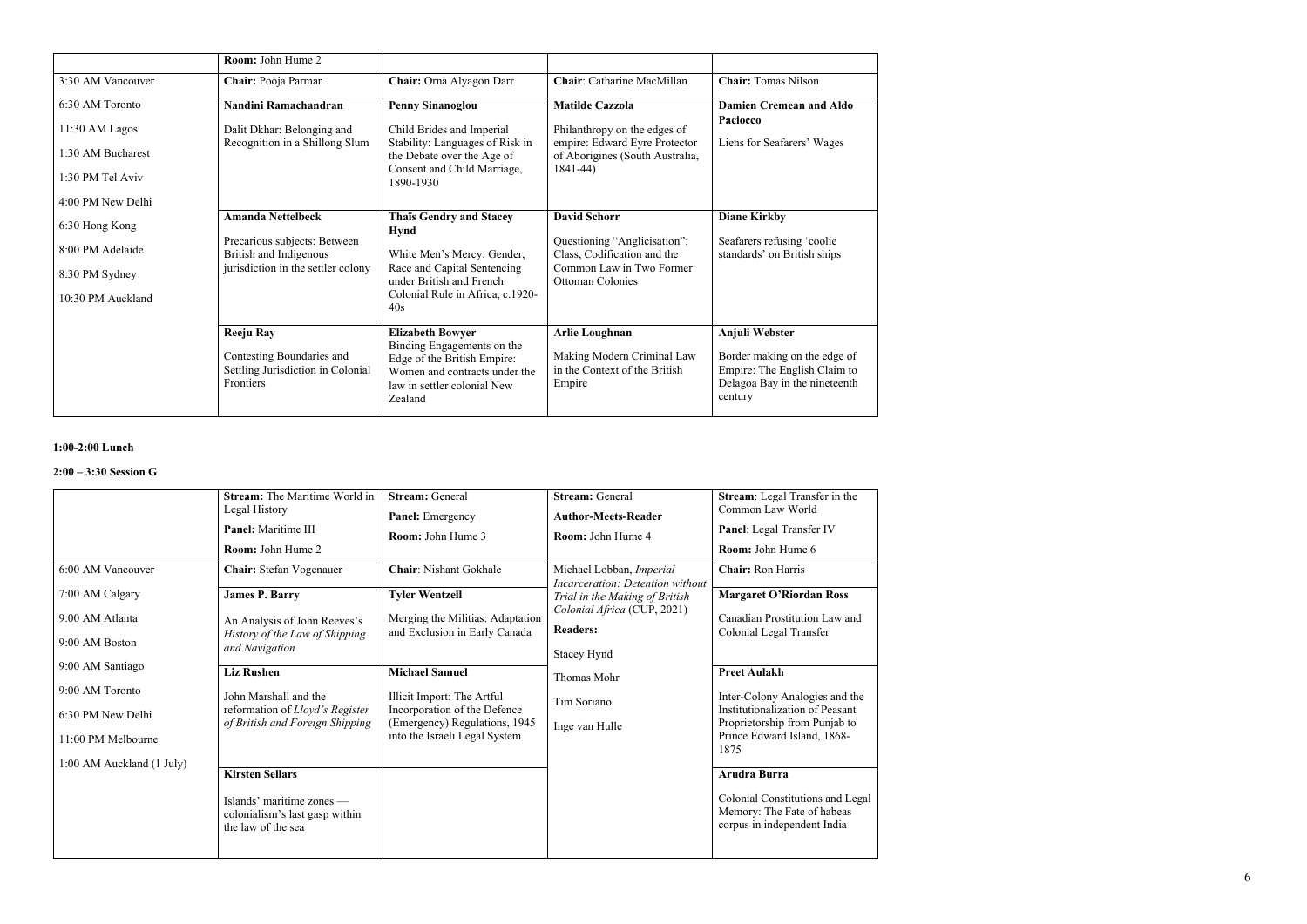#### **3:30-4:00 Afternoon Tea**

### **4:00-5:30 Session H**

| 8:00 AM Vancouver                                                             | <b>Stream:</b> The Maritime World in<br>Legal History<br><b>Panel:</b> Maritime IV<br>Room: John Hume 2<br>Chair: Anjuli Webster                     | <b>Stream:</b> Intellectual Property in<br>Empire<br><b>Panel:</b> Positioning Intellectual<br>Property in North America:<br>Crossing Boundaries from the<br>British to US Empires<br>Room: John Hume 3<br>Chair: Isabella Alexander | <b>Stream: General</b><br>Panel: The Third Empire: Africa<br>Room: John Hume 4                                            | <b>Stream: General</b><br><b>Panel:</b> Institutions and the<br>Commercial World of Empire<br>Room: John Hume 6<br><b>Chair:</b> Shaunnagh Dorsett |
|-------------------------------------------------------------------------------|------------------------------------------------------------------------------------------------------------------------------------------------------|--------------------------------------------------------------------------------------------------------------------------------------------------------------------------------------------------------------------------------------|---------------------------------------------------------------------------------------------------------------------------|----------------------------------------------------------------------------------------------------------------------------------------------------|
|                                                                               |                                                                                                                                                      |                                                                                                                                                                                                                                      | Chair: Inge van Hulle                                                                                                     |                                                                                                                                                    |
| 9:00 AM Calgary                                                               | <b>Tomas Nilson</b>                                                                                                                                  | <b>Nora Slonimsky</b>                                                                                                                                                                                                                | <b>Narcisse Kaze</b>                                                                                                      | <b>Christian Burset</b>                                                                                                                            |
| 11:00 AM Boston<br>11:00 AM South Bend<br>11:00 AM Toronto<br>4:00 PM Lagos   | 'To be saved from oneself': The<br>Consular Service, the Seamans's<br>Mission and the Welfare of<br>Swedish Seafarers in Foreign<br>Ports, 1925-1935 | 'None Must Be Sent For Sale to<br>America': Copies, Rights, and<br>Maps of Subjecthood in the<br>British Empire, 1755-1776                                                                                                           | The Process of<br>Kingdom/Fondom Formation in<br>Pre-colonial Bamenda<br>Grassfields of Cameroon c.<br>1800-1884          | Arbitration and Empire: Bengal<br>and British North America,<br>1763-1775                                                                          |
| 4:00 PM Yaoundé                                                               | <b>Tim Soriano</b>                                                                                                                                   | <b>Kara W Swanson</b>                                                                                                                                                                                                                | <b>Paulien Broens</b>                                                                                                     | <b>Scott Carrière</b>                                                                                                                              |
| 8:30 PM New Delhi<br>$1:00$ AM Sydney $(1$ July)<br>3:00 AM Auckland (1 July) | 'His Majesty's Ponds': Salt and<br>British Rule in the Turks and<br>Caicos Islands, 1760-1770                                                        | Race, Inventors, and Citizens<br>along the Republic of Texas<br>Border, 1836-1846                                                                                                                                                    | The imposed masculinization of<br>legal power with the Akan in<br>Ghana under British colonial<br>force, c. $1890 - 1920$ | Newfoundland's Customary<br>Constitutionalism in the Age of<br>Company Colonialism                                                                 |
|                                                                               | <b>Stefan Vogenauer</b>                                                                                                                              | Haris A Durrani                                                                                                                                                                                                                      | <b>Yolanda Osondu</b>                                                                                                     | <b>Lyndsay Campbell</b>                                                                                                                            |
|                                                                               | Creating a Legal Order in a<br>Colonial Setting: the Dutch<br>Colonies in Guyana                                                                     | The Recent History of Free<br>Space: Patents, Satellites, and<br>the Idea of Empire in the Global<br>Cold War                                                                                                                        | The 'Price' of War: The<br><b>Punishment of Female Profiteers</b><br>in Colonial Southern Nigeria<br>$(1941 - 1947)$      | Constituting a Colonial Crisis:<br>Newfoundland in the 1830s                                                                                       |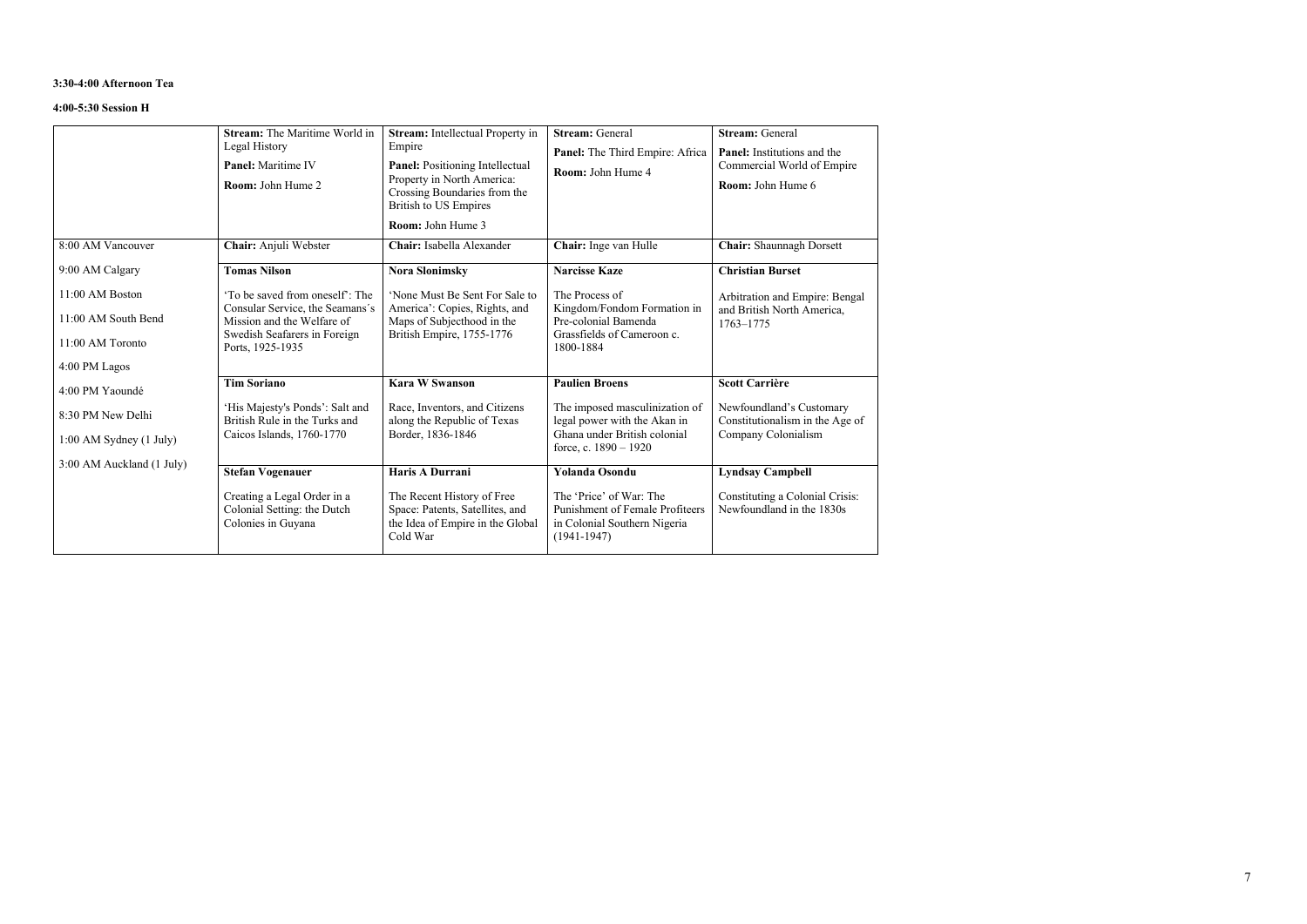## **Day 3 – Friday, 1 July 2022**

### **9:00-10:30 Session I**

|                                    | Stream: Intellectual Property in<br>Empire<br>Panel: Commerce, Empire and<br><b>Intellectual Property</b><br>Room: John Hume 2 | <b>Stream: General</b><br>Panel: Legal Thought and<br>Constitutionalism<br><b>Room: John Hume 3</b> | Stream: Indigeneity, Law and<br>Empire<br><b>Panel:</b> Nations and Empires<br>Room: John Hume 4               | <b>Stream: General</b><br><b>Panel:</b> The Social and Political<br>Histories of Forensic Science in<br>the British Empire<br>Room: John Hume 6 |
|------------------------------------|--------------------------------------------------------------------------------------------------------------------------------|-----------------------------------------------------------------------------------------------------|----------------------------------------------------------------------------------------------------------------|-------------------------------------------------------------------------------------------------------------------------------------------------|
| 1:00 AM Vancouver                  | Chair: Tomas Gomez-Arostegui                                                                                                   | <b>Chair: Serge Dauchy</b>                                                                          | <b>Chair:</b> Katherine Sanders                                                                                | Chair: Mitra Sharafi                                                                                                                            |
| 4:00 AM Boston                     | <b>Michael Birnhack</b>                                                                                                        | <b>Nik Kedar</b>                                                                                    | Miranda Johnson                                                                                                | <b>Catherine Evans</b>                                                                                                                          |
| 4:00 AM Ottawa<br>4:00 AM Santiago | The Emergence of a Brand: A<br>Case of Jaffa Oranges from                                                                      | The Russian Imperial Roots of<br>Israeli Civicism and Rule of                                       | Threshold states: Indigeneity<br>and Colonial Imperialism in the                                               | Investigating Incendiarism in<br>Nineteenth-Century Canada                                                                                      |
|                                    | Mandate Palestine                                                                                                              | Law                                                                                                 | South Pacific                                                                                                  |                                                                                                                                                 |
| 9:00 AM Lagos                      | <b>Fady Aoun</b>                                                                                                               | <b>Avarim Shahal</b>                                                                                | <b>Coel Kirkby</b>                                                                                             | <b>Heather Wolffram</b>                                                                                                                         |
| 11:00 AM Tel Aviv                  | Tobacco Empires as Agents of                                                                                                   | <b>Empirically Tested:</b>                                                                          | Disenfranchisement and the                                                                                     | Cairo's Medico-Legal laboratory                                                                                                                 |
| 1:30 PM New Delhi                  | <b>Empire: Reconceptualising</b><br>Corporate Empires within                                                                   | Multinational Empires and<br>Zionist Constitutional Thought                                         | Reconstitution in the British<br>Empire, c.1884-1900                                                           | during the Inter-War Period                                                                                                                     |
| 5:30 PM Adelaide                   | Sovereign Empires                                                                                                              |                                                                                                     |                                                                                                                |                                                                                                                                                 |
| 6:00 PM Sydney                     | Isabella Alexander                                                                                                             | <b>Assaf Likhovski</b>                                                                              | <b>Mark D. Walters</b>                                                                                         | <b>Binyamin Blum</b>                                                                                                                            |
| 8:00 PM Auckland                   | Copyright, Nature and Empire in<br>Cook's Voyages                                                                              | Jurisprudence in the British<br>Empire: India, Egypt and<br>Palestine Compared                      | The Covenant Chain Treaty<br>Relationship and Criminal<br>Justice on the Edges of Settled<br>Canada, 1760-1800 | The Ceylon Police Footprint<br>Bureau: The Untold History of a<br>Forgotten Forensic Science                                                    |

### **10:30-11:00 Morning Tea**

#### **11:00 – 12:30 Session J**

|                                                         | <b>Stream:</b> Indigeneity, Law and<br>Empire<br>Panel: Colonial Governance,<br>Courts & Indigenous Subjects<br><b>Room:</b> John Hume 2 | <b>Stream:</b> Intellectual Property in<br>Empire<br>Panel: Disrupting Colonial<br><b>Narratives</b><br><b>Room:</b> John Hume 3                                     | <b>Stream:</b> General<br>Panel: Trans-imperial<br>Connections<br><b>Room:</b> John Hume 4 | <b>Stream: General</b><br>Panel: Lawful Space and Place<br><b>Room:</b> John Hume 6                  |
|---------------------------------------------------------|------------------------------------------------------------------------------------------------------------------------------------------|----------------------------------------------------------------------------------------------------------------------------------------------------------------------|--------------------------------------------------------------------------------------------|------------------------------------------------------------------------------------------------------|
| 3:00 AM Vancouver                                       | Chair: Reeju Ray                                                                                                                         | <b>Chair:</b> Kathy Bowrey                                                                                                                                           | <b>Chair:</b> Shaunnagh Dorsett                                                            | Chair: Lee Godden                                                                                    |
| 6:00 AM Boston                                          | Nikita Sonavane                                                                                                                          | <b>Jessica Lake</b>                                                                                                                                                  | <b>Angela Smith</b>                                                                        | <b>Matteo Nicolini</b>                                                                               |
| 6:00 AM Hartford<br>6:00 AM Santiago<br>6:00 AM Toronto | Informants of colonial<br>criminality: The legacy of<br>Criminal Tribes Act in<br>contemporary India                                     | This is a legal joke that finds no<br>parallel outside of the British<br>Empire': The sexual slander of<br>women in the 19 <sup>th</sup> century<br>common law world | Aviation Empire: a legal history<br>of friendship and flying at the<br>end of empire       | Manufacturing Imperial<br>Spatialities: The British<br>Integrated Legal Geography of<br>Land and Sea |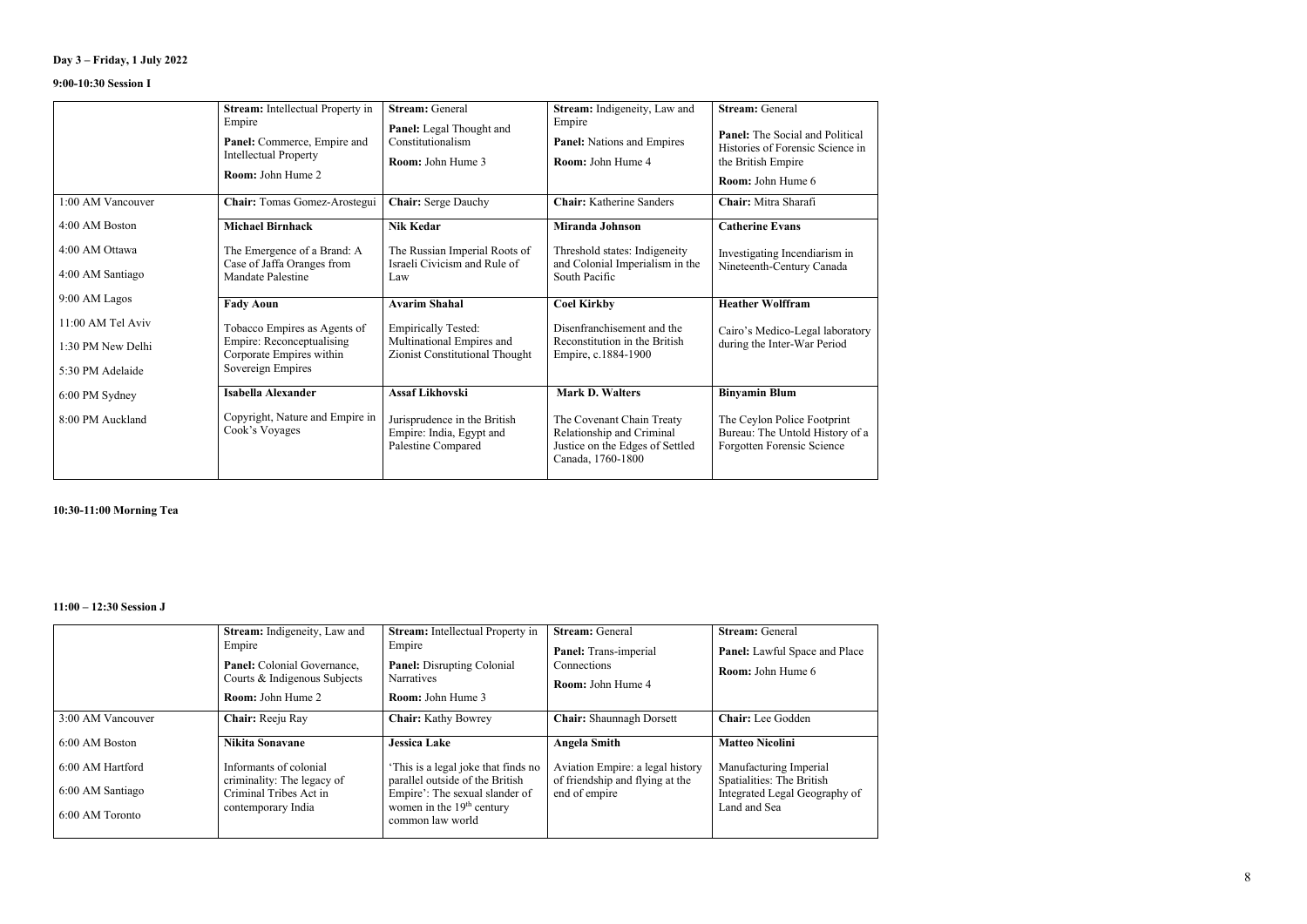| 6:00 West Lafayette<br>11:00 AM Lagos<br>3:30 PM New Delhi<br>8:00 PM Melbourne<br>10:00 PM Dunedin | <b>David Plater (with Andy</b><br>Alexander)<br>'Virtually Outlaws in their<br>Native Land which they have<br>never Alienated or Forfeited':<br>the 'Incompetence' of<br>Aboriginal Witnesses in 19th<br>Century Colonial Australia | <b>Andrea Wallace</b><br>"Another Perspective" of Digital<br>Surrogates in the Public<br>Domain: what Pornhub and the<br>Classic Nudes project can tell us<br>about the empire of copyright | <b>Lama El Sharief</b><br>The Role of Passports in<br>Connecting Spaces and<br><b>Expanding Empires</b>                    | <b>Erin Braatz</b><br><b>Constructing Colonial Space</b>                                                                                |
|-----------------------------------------------------------------------------------------------------|-------------------------------------------------------------------------------------------------------------------------------------------------------------------------------------------------------------------------------------|---------------------------------------------------------------------------------------------------------------------------------------------------------------------------------------------|----------------------------------------------------------------------------------------------------------------------------|-----------------------------------------------------------------------------------------------------------------------------------------|
|                                                                                                     | <b>Jacqueline Briggs</b><br>Networks of Colonial<br>Governance: Department of<br>Indian Affairs legal aid, 1870 to<br>1970                                                                                                          | Nandi Bhatia<br>Literary-Cultural Surveillance in<br>British India and Beyond                                                                                                               | <b>Sarah Winter</b><br><b>Writs Crossing Borders:</b><br>Transimperial Habeas Corpus<br>and the History of Human<br>Rights | <b>David Smith</b><br>The Early Modern Tax Haven:<br>Smuggling, Law and Global<br>Business in Eighteenth-century<br>Jersey and Guernsey |

**12:30 – 1:30 Lunch**

### **1:30-3:00 Session K**

|                                                      | <b>Stream:</b> Intellectual Property in                                                  | <b>Stream: General</b>                                                                                                    | <b>Stream: General</b>                                                                                                | <b>Stream: General</b>                                                                                      |
|------------------------------------------------------|------------------------------------------------------------------------------------------|---------------------------------------------------------------------------------------------------------------------------|-----------------------------------------------------------------------------------------------------------------------|-------------------------------------------------------------------------------------------------------------|
|                                                      | Empire<br>Panel: Regulating ideas and<br>texts: origins, transplants and<br>translations | <b>Panel:</b> Writing Constitutions<br><b>Room:</b> John Hume 3                                                           | <b>Panel:</b> Transcending Borders<br>Room: John Hume 4                                                               | Panel: Israeli regimes of<br>citizenship, immigration,<br>enemies and space in<br>comparative perspectives  |
|                                                      | Room: John Hume 2                                                                        |                                                                                                                           |                                                                                                                       | Room: John Hume 6                                                                                           |
| 5:30 AM Vancouver                                    | Chair: Andrea Wallace                                                                    | Chair: Lisa Cowan                                                                                                         | Chair: Seán Patrick Donlan                                                                                            | <b>Chair:</b> Mark D Walters                                                                                |
| 8:30 AM Cambridge, Mass                              | <b>Tomas Gomez-Arostegui</b>                                                             | <b>Alex Martinborough</b>                                                                                                 | Oksana Ermolaeva                                                                                                      | <b>Alexandre (Sandy) Kedar</b>                                                                              |
| 8:30 AM New Haven                                    | Patent-Infringement Litigation<br>in 18th Century England and the                        | Settler Constitution-Writing on<br>the Edges of Empire                                                                    | Re-creating an Imperial Border:<br>Postrevolutionary                                                                  | The Israeli Supreme Court and<br>Appeal Committee in the OPT                                                |
| 8:30 AM Santiago<br>8:30 AM Toronto<br>3:30 Tel Aviv | Right to a Jury Trial                                                                    |                                                                                                                           | Transformations in the Legal<br>Regimes in Theory and on<br>Practice (The Case of the<br>Soviet-Finnish Border, 1920- | in Comparison with the U.S.<br>Supreme Court and the Indian<br><b>Claims Commission</b>                     |
|                                                      |                                                                                          | <b>Rohit De and Ornit Shani</b>                                                                                           | 1929)                                                                                                                 | <b>Smadar Ben-Natan</b>                                                                                     |
| 6:00 PM New Delhi                                    | <b>Kathy Bowrey</b>                                                                      |                                                                                                                           | <b>Thomas Gidney</b>                                                                                                  |                                                                                                             |
| 10:30 PM Sydney                                      | Patents, Aboriginal Invention &                                                          | From Founding to Assembling:                                                                                              | Negotiating the End of                                                                                                | The Dual Penal Empire:                                                                                      |
| 12:30 AM Auckland (2 July)                           | Settler Colonial Myth-making                                                             | Towards a New History of<br>India's Constitution Making                                                                   | Extraterritoriality 1919-1945                                                                                         | <b>Emergency Powers and Military</b><br>Courts in Palestine/Israel and<br>Beyond                            |
|                                                      |                                                                                          | <b>Shaunnagh Dorsett</b>                                                                                                  | <b>Jim Phillips</b>                                                                                                   | <b>Yael Berda</b>                                                                                           |
|                                                      |                                                                                          | Reshaping Empire: The Eastern<br>Commission of Inquiry, Curial<br>Reform and Drafting Ceylon's<br>1833 Charter of Justice | Separation and Divorce in a<br>Federal Dominion: The<br>Campbell Cases,<br>Canada, 1873-1879                          | Citizenship as a mobility<br>regime: How colonial<br>emergency laws made<br>citizenship in the aftermath of |